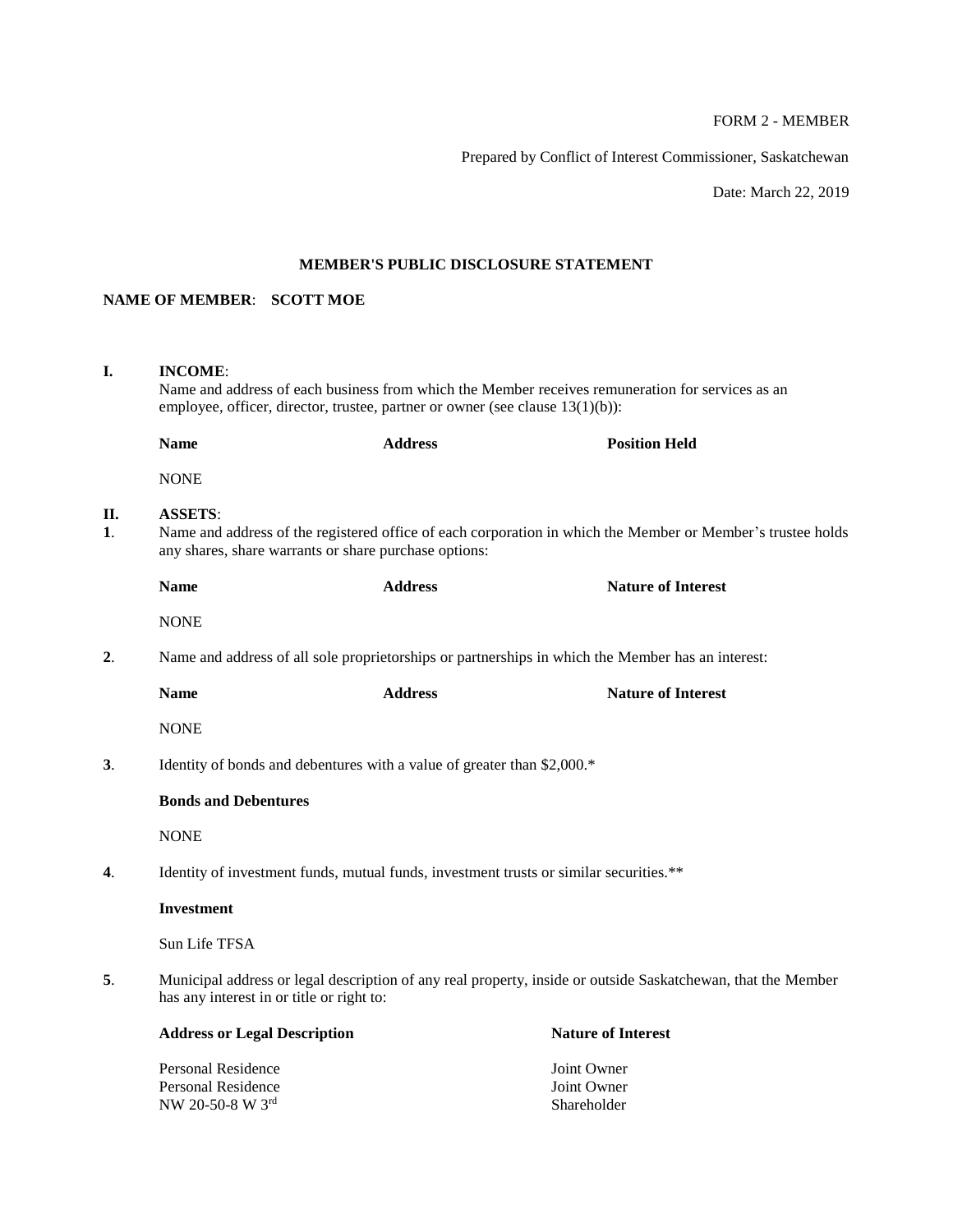## **III. GOVERNMENT CONTRACTS**

Identity and extent of the Member's participation in any Government contract as defined in Section 15 of *The Members' Conflict of Interest Act*:

## **Description of Contract Nature of Interest**

NONE

# **IV. GIFTS AND BENEFITS**:

Identity and the extent of any gift or personal benefit received by the Member and mentioned in a disclosure statement filed pursuant to subsection 7(3) of *The Members' Conflict of Interest Act*:

| <b>Identity</b>                                                                                                                                                                                      | <b>Extent</b>                                            |
|------------------------------------------------------------------------------------------------------------------------------------------------------------------------------------------------------|----------------------------------------------------------|
| Rabi Anfaham Simmonds: round hand Matzal (for Passover)                                                                                                                                              | \$10                                                     |
| Provincial Capital Commission: board game - "It's Democracy"                                                                                                                                         | \$120                                                    |
| H. Pintea: book – "Human Caused Global Warming"                                                                                                                                                      | \$15                                                     |
| Ahmadiyya Muslim Jama Boychuk and highway 16 in Saskatoon:<br>Two Lazer's Crystal (approximately \$60 each)<br>Three pins (approximately \$0.10 each)                                                | \$120.30                                                 |
| Sixty Scoop Representative left it with Minister Kaeding for Premier:                                                                                                                                |                                                          |
| Métis scarf                                                                                                                                                                                          | \$20 (estimated)                                         |
| tobacco                                                                                                                                                                                              | \$15                                                     |
| Canadian Hockey League: 100 <sup>th</sup> Memorial Cup coin                                                                                                                                          | \$60                                                     |
| Prairie Sister Productions: book - "Ramble: A smidge of Blue (The<br>Rambling Adventures of Two Prairie Girls)"                                                                                      | \$50                                                     |
| Saskatchewan Arts Board: 70 <sup>th</sup> Anniversary Arts Board Framed Poster                                                                                                                       | \$233.20                                                 |
| Saskatoon Chamber of Commerce: gift basket containing Pea<br>Pops (\$3.81), Gordos Gourmet Sauce (\$4.99), Moose Fudge Factory<br>Gourmet Fudge (\$3.50), Riverbend Plantation Saskatoon black berry | \$15 (estimated)                                         |
| tea (\$2.50)                                                                                                                                                                                         |                                                          |
| Las Vegas Knights Hockey Team: Las Vegas Knights jersey                                                                                                                                              | \$179                                                    |
| Consul General of India, Ms. Abhilasha Joshi: 24 carat gold plated<br><b>Bowl</b>                                                                                                                    | \$5.23 (400 Rupees)                                      |
| Canadian Wildlife Federation: Unframed poster of Moose<br>baseball cap<br>socks                                                                                                                      | \$195 (estimated)<br>\$20 (estimated)<br>\$10 (estimated |
| Shercom Industries: The Silver Maple Leaf bullion coin                                                                                                                                               | \$5                                                      |
| David Johnson: book, "How Canadian Innovators Made the World<br>Ingenious, Smarter, Smaller, Kinder, Safer, Healthier, Wealthier and Happier                                                         | \$27.18                                                  |
| Western Canadian Wheat Growers: long sleeve golf shirt and short sleeve<br>golf shirt with Wheat Growers logo                                                                                        | \$50                                                     |
| Western Governors Association: a branding iron,<br>$\ddot{\cdot}$<br>a basket of consumables                                                                                                         | \$170 (estimated)<br>\$80                                |
| Saskatchewan Chamber of Commerce: personalized jersey                                                                                                                                                | \$195                                                    |
| Saskatchewan Arts Board: 70 <sup>th</sup> Anniversary Saskatchewan Arts Board<br>framed poster                                                                                                       | \$233.20                                                 |
| Country Thunder Concert: Country Thunder Concert tickets                                                                                                                                             | \$200                                                    |
| Bill Weiser: book, "History Matters"                                                                                                                                                                 | \$19.99                                                  |
| Chinese Ministry of Natural Resources: framed fish fossil                                                                                                                                            | \$20                                                     |
| Chinese Ministry of Science and Technology: framed picture of a panda                                                                                                                                | \$25                                                     |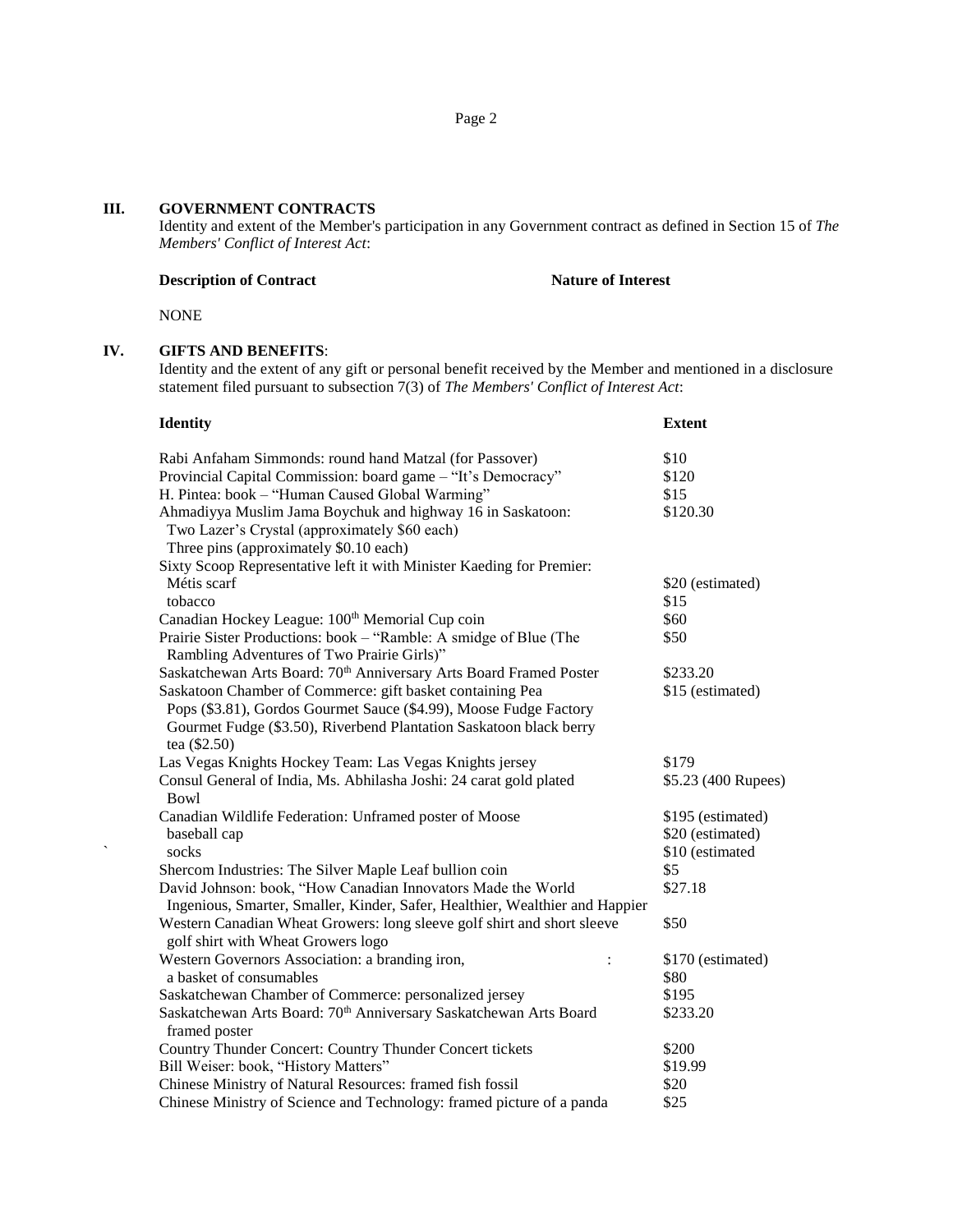Identity and the extent of any gift or personal benefit received by the Member and mentioned in a disclosure statement filed pursuant to subsection 7(3) of *The Members' Conflict of Interest Act*: (continued)

| <b>Identity</b>                                                           | <b>Extent</b>     |
|---------------------------------------------------------------------------|-------------------|
| Jilin Foreign Affairs China: scroll picture of horses                     | \$25              |
| General Administration of Customs: gold plate                             | \$25              |
| COFCO Corporation (China National Cereals, Oils and Foodstuffs            |                   |
| Corporation): box of tea                                                  | \$20              |
| China Atomic Energy Authority: scroll picture of apricots                 | \$25              |
| China National Nuclear Corporation: blue porcelain plate                  | \$25              |
| China General Nuclear Power Corporation: small tea set,                   | \$25              |
| framed picture of nuclear power plant                                     | \$20              |
| framed picture of a mine                                                  | \$20              |
| Governor of Heilongjiang: framed painting using wheat                     | \$50              |
| Beifeng (Beifeng Agriculture Production Group): glass stand               |                   |
| with flower statue                                                        | \$50              |
| University of Saskatchewan, Saskatoon, SK: brown U of S portfolio         | \$144             |
| Federated Co-op Leadership, Regina, SK: canvas picture of refinery        | \$100             |
| bag of consumables                                                        | \$25              |
| Unifor – Local 594: Unifor cap and touque                                 | \$40              |
| Governor General – Julie Payette, Ottawa, ON: picture from space of       | \$75              |
| Saskatchewan                                                              |                   |
| Saskatchewan Coalition Against Racism: hand-made tipi                     | \$5 (estimated)   |
| Ahmadiyya Muslim Jama Baitul Islam Mosque, Maple, ON: crystal and stands, |                   |
| silver pen and pin                                                        | \$80 (estimated)  |
| Port of Vancouver: water bottle,                                          | \$20 (estimated)  |
| pen                                                                       | \$15 (estimated   |
| small notebook                                                            | \$15 (estimated)  |
| Consul General of Japan, Mr. Shigenobu Kobayashi: 2 red and blue          |                   |
| crystal wine glasses                                                      | \$35              |
| Saskatchewan Court of Appeal, Hon. R.G. Richards: book, "The Court of     | \$60              |
| Appeal for Saskatchewan - The First Hundred Years"                        |                   |
| Arcola School - grade 3-4 class, Ms. Judy Nayden: ceramic toaster tray,   | \$40 (estimated)  |
| and muffins,                                                              |                   |
| Saskatchewan Teachers Institute: bag of consumables                       | \$30 (estimated)  |
| Ron Mannix, Calgary, AB: 2 books, "Abundance, The Future is Better        | \$15.99           |
| Than You Think" and "BOLD: How to Go Big"                                 | \$25              |
| Horizon School Division, Kevin Garinger, Director of Education:           |                   |
| Humboldt Quilt                                                            | \$125             |
| lapel pin                                                                 | \$10              |
| wristband                                                                 | \$5               |
| Government of Quebec, Premier Legault: consumables                        | \$120 (estimated) |
| University of Saskatchewan, College of Pharmacy and Nutrition:            | \$10 (estimated)  |
| soup mix                                                                  |                   |
| Humboldt Community: Humboldt quilt                                        | \$160 (estimated) |
| Prairie Valley School Division: t-shirt                                   | \$15 (estimated)  |
| University of Regina Cougars: t-shirt                                     | \$12.95           |
| hoodie                                                                    | \$33.95           |
| Saskatchewan Mining Association: feather box                              | \$80              |
| SMA scarf                                                                 | \$15 (estimated   |
| Consul General of China: pottery tea cup and wooden box                   |                   |
|                                                                           | \$50 (estimated)  |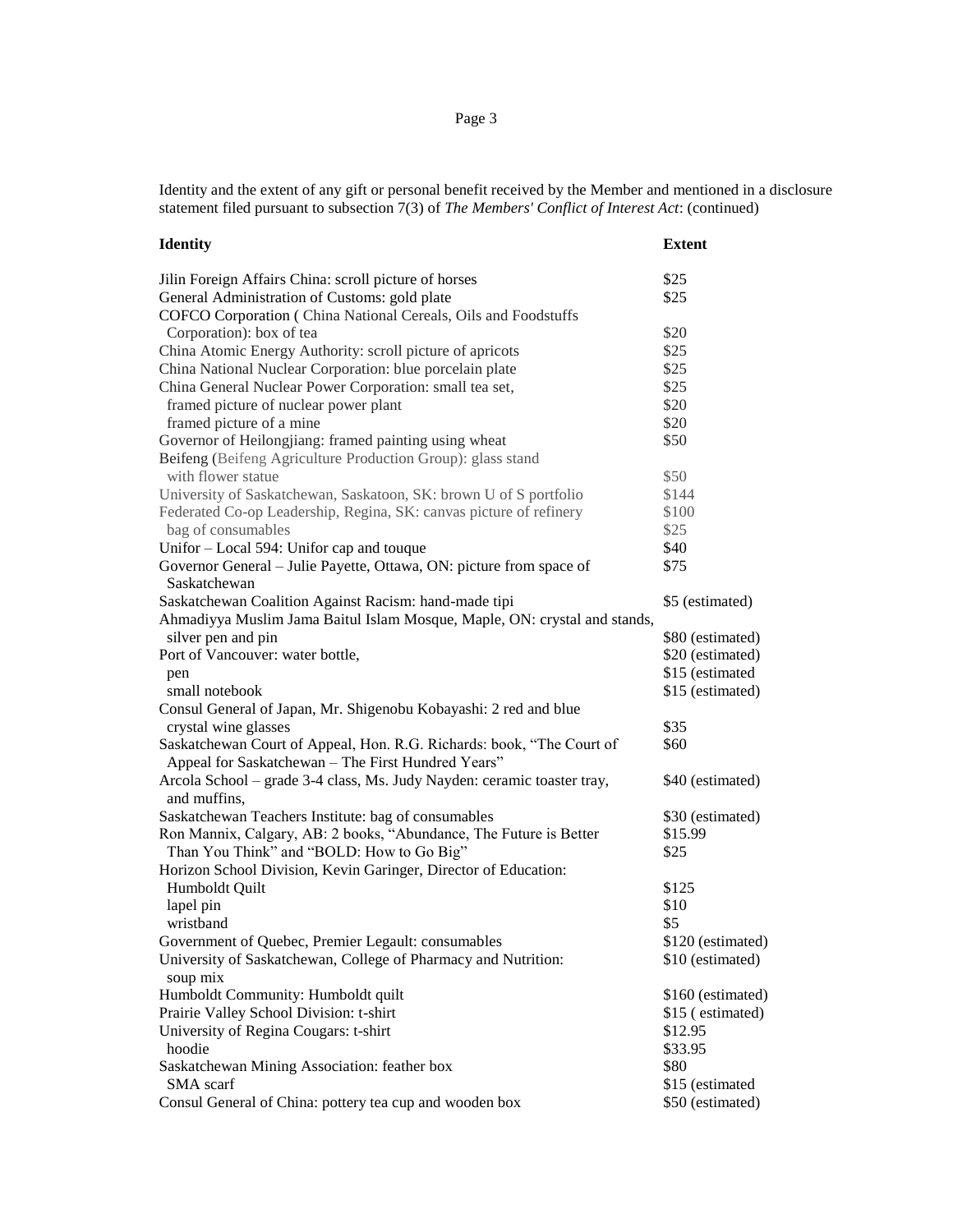Identity and the extent of any gift or personal benefit received by the Member and mentioned in a disclosure statement filed pursuant to subsection 7(3) of *The Members' Conflict of Interest Act*: (continued)

| <b>Identity</b>                                                                               | <b>Extent</b>    |
|-----------------------------------------------------------------------------------------------|------------------|
| Community Living: mug and pen                                                                 | \$10 (estimated) |
| Hindu Society of Saskatchewan: glass prayer plaque                                            | \$50 (estimated) |
| High Commissioner of India: book, "India" and                                                 | \$50             |
| ASSAM Orthodox tea                                                                            | \$15             |
| Canadian National Institute for the Blind (CNIB): CNIB pin                                    | \$75 (estimated) |
| Mosaic, Regina, Saskatchewan: three framed pictures – Mining from the 1950s \$150 (estimated) |                  |

## **V. OTHER**

**1**. The identity of any grant or subsidy from the Crown that was received by the Member or any other business listed in paragraph  $II(1)$ <sup>\*\*\*</sup>.

**Identity Extent**

NONE

**2**. Name and address of each corporation, organization or association of which the Member is an officer or director:

| <b>Name</b> | <b>Address</b> | <b>Position</b> |
|-------------|----------------|-----------------|
|             |                |                 |

NONE

**3**. Name and address of each organization or association in which the Member holds a Membership:

| <b>Name</b>                  | <b>Address</b>                  | <b>Status of Membership</b> |
|------------------------------|---------------------------------|-----------------------------|
| Saskatchewan Party           | 6135 Rochdale Boulevard,        | Leader                      |
|                              | Regina, Saskatchewan S4X 2R1    |                             |
| Conservative Party of Canada | Ottawa, Ontario                 | Member                      |
| Prince Albert Co-op          | Prince Albert, Saskatchewan     | Member                      |
| Saskatoon Co-op              | Saskatoon, Saskatchewan         | Member                      |
| Commonwealth Parliamentary   | $239 - 2405$ Legislative Drive, | Member                      |
| Association                  | Regina, Saskatchewan S4S 0B3    |                             |

**4**. Other information as directed by the Commissioner pursuant to clause 13(1)(1):

#### **NONE**

- \* Clause 13(1)(f) of *The Members' Conflict of Interest Act* does not require public disclosure of Treasury Bills or bonds issued by the Government of Canada, the government of any province or territory of Canada or any municipal government in Canada.
- \*\* Clause 13(1)(g) of *The Members' Conflict of Interest Act* does not require public disclosure of registered retirement savings plans (rrsps), other than self-directed plans, registered home ownership savings plans (rhosps), registered education savings plans, accounts and term deposits held in banks listed in Schedule I or II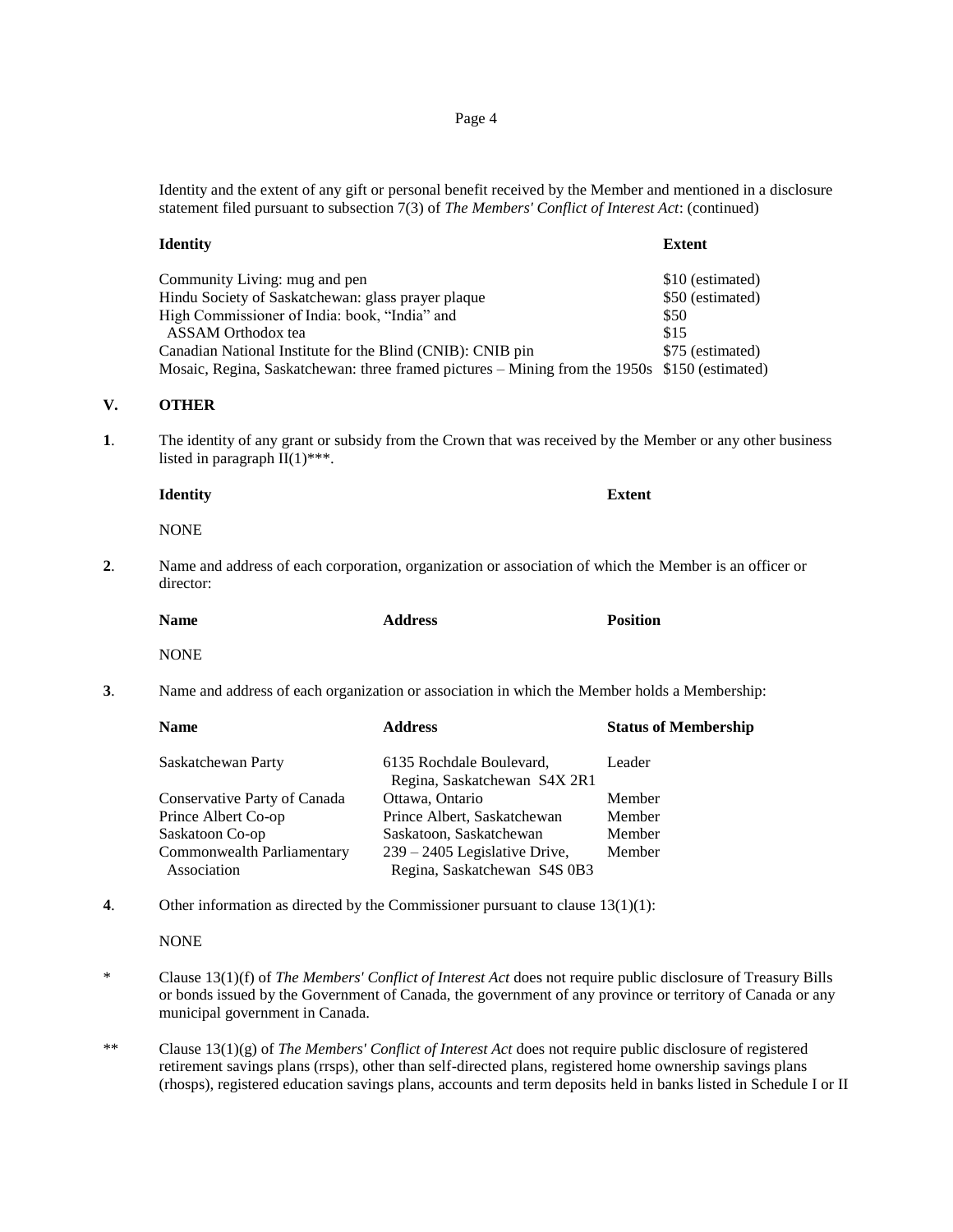to the Bank Act (Canada) or in any other financial institutions in Saskatchewan that are lawfully entitled to accept deposits, pension plans or insurance policies.

\*\*\* Clause (13)(1)(k) of *The Members' Conflict of Interest Act* does not require public disclosure of a grant or subsidy that is paid pursuant to a government contract or pursuant to an Act or regulation where the authority of the grant or subsidy is not subject to the discretion of any individual and the standard terms and conditions of eligibility are objective in nature and are prescribed in an Act or regulation.

NOTE: Unless disclosure is directed by the Commissioner pursuant to subsection 13(3), the value or amounts of any items required to be in this disclosure statement will not be disclosed in this public disclosure statement.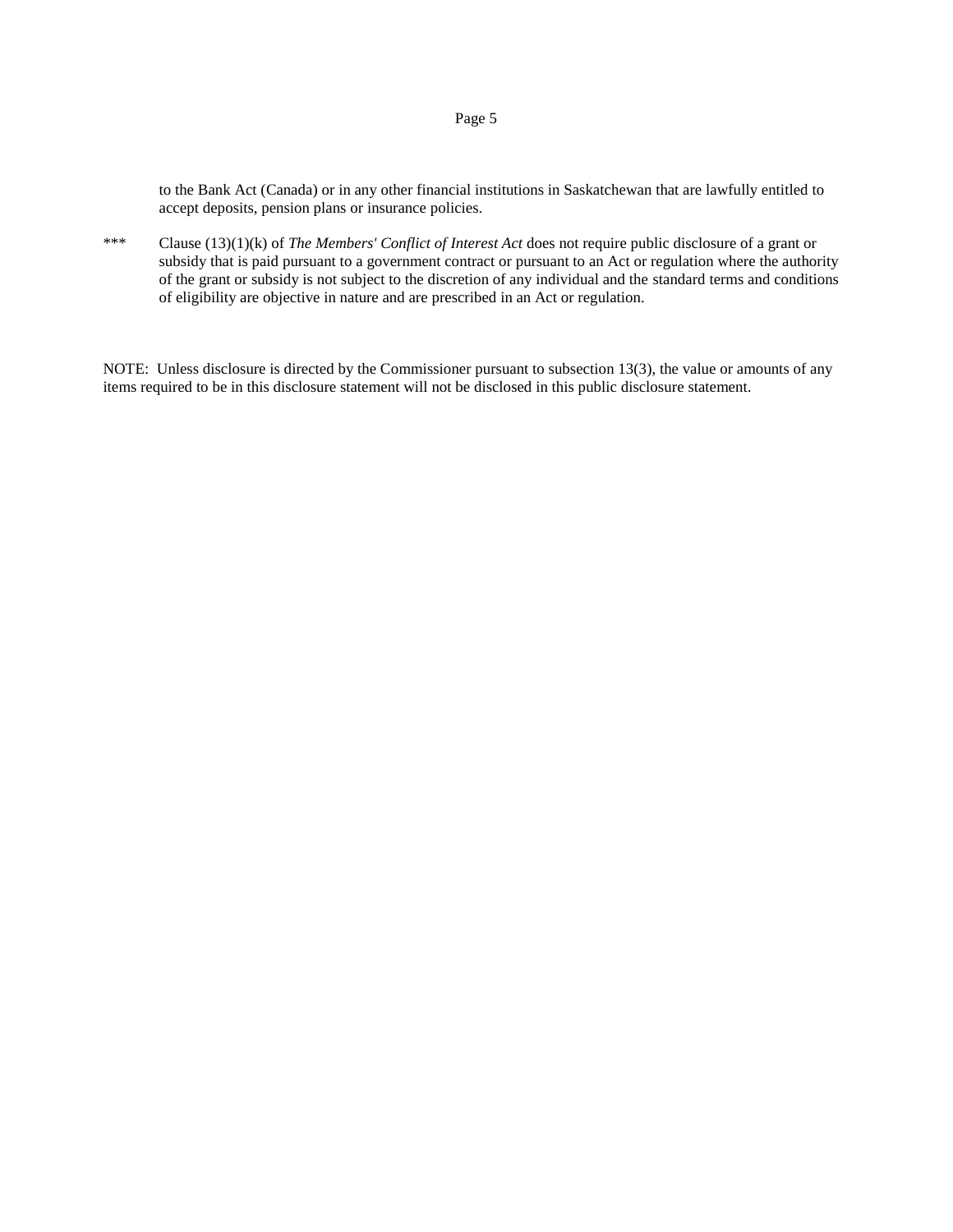# FORM 2 - SCHEDULE A Prepared by Conflict of Interest Commissioner, Saskatchewan

DATE: March 22, 2019

# **MEMBER'S PUBLIC DISCLOSURE STATEMENT**

## **MEMBER'S SPOUSE**

# **NAME OF MEMBER**: **SCOTT MOE NAME OF SPOUSE**: **KRISTA MOE**

### **I. INCOME**:

Name and address of each business from which the Member's spouse receives remuneration for services as an employee, officer, director, trustee, partner or owner (see clause 13(1)(b)):

| <b>Name</b>         | <b>Address</b>           | <b>Position Held</b> |
|---------------------|--------------------------|----------------------|
| Shellbrook Pharmacy | Shellbrook, Saskatchewan | Shareholder          |

# **II. ASSETS**:

**1**. Name and address of the registered office of each corporation in which the Member's spouse holds any shares, share warrants or share purchase options:

| <b>Name</b>                                               | <b>Address</b>                                                                       | <b>Nature of Interest</b> |
|-----------------------------------------------------------|--------------------------------------------------------------------------------------|---------------------------|
| <b>Shellbrook Pharmacy</b>                                | Shellbrook, Saskatchewan                                                             | Shareholder               |
| Thiel Enterprise<br>assets: farming operation             | Shellbrook, Saskatchewan                                                             | Shareholder               |
| 101158373 Saskatchewan Ltd.<br>assets: less than \$10,000 | Shellbrook, Saskatchewan                                                             | Shareholder               |
| 101078517 Saskatchewan Ltd.                               | Shellbrook, Saskatchewan                                                             | Shareholder               |
|                                                           | assets: rental properties, shares in E & C RD Enterprises Ltd. (restaurant), Alberta |                           |

**2**. Name and address of all sole proprietorships or partnerships in which the Member's spouse has an interest:

| Name             | <b>Address</b>           | <b>Nature of Interest</b> |
|------------------|--------------------------|---------------------------|
| Moe Family Trust | Shellbrook, Saskatchewan | Trustee                   |

**3**. Identity of bonds and debentures with a value of greater than \$2,000.00: \*

#### **Bonds and Debentures**

NONE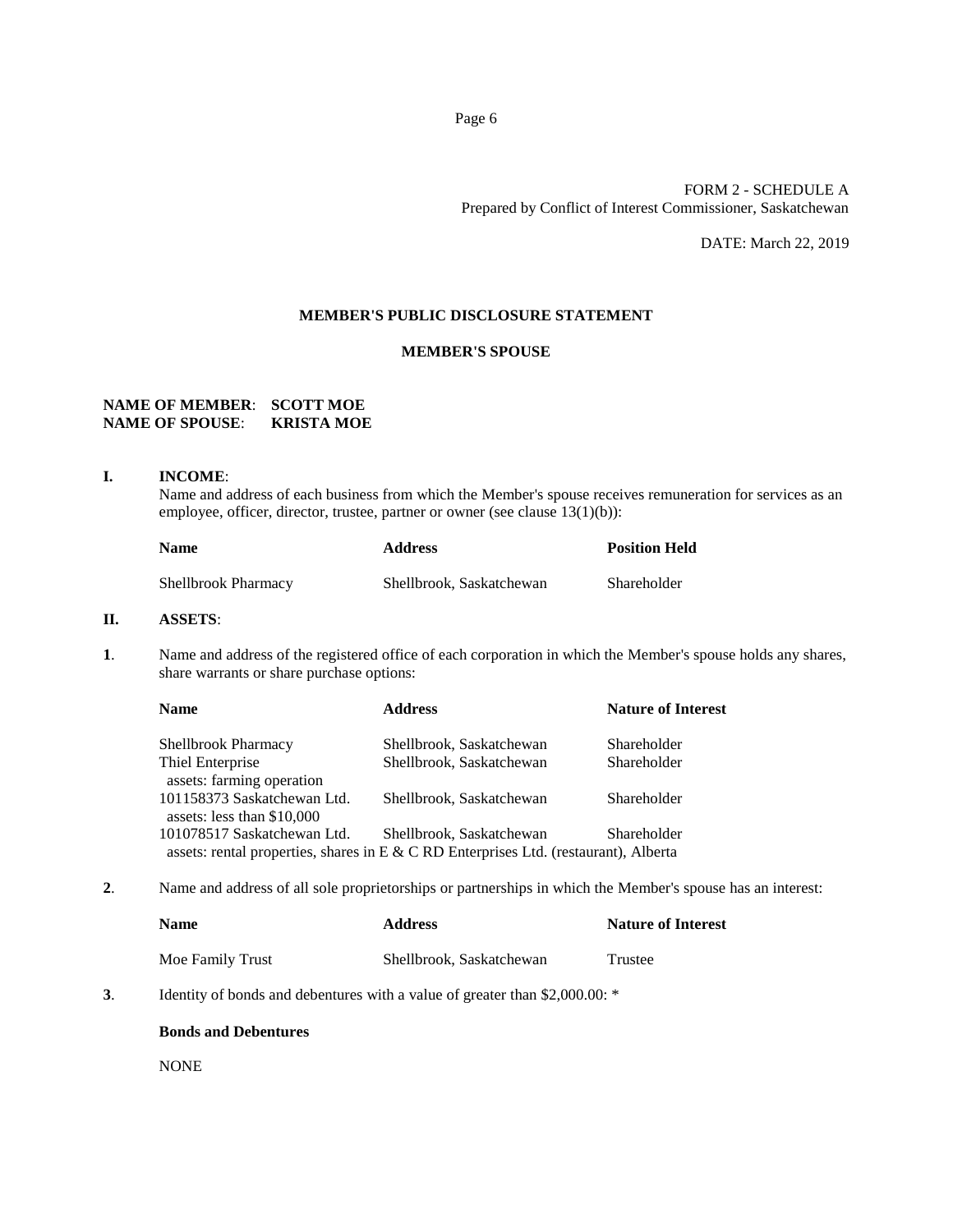**4**. Identity of investment funds, mutual funds, investment trusts or similar securities:\*\*

#### **Investment**

NONE

**5**. Municipal address or legal description of any real property, inside or outside Saskatchewan, that the Member's spouse has any interest in or title or right to:

| <b>Address or Legal Description</b>                       | <b>Nature of Interest</b>             |
|-----------------------------------------------------------|---------------------------------------|
| Personal Residence                                        | Joint Owner                           |
| Personal Residence                                        | Joint Owner                           |
| NW 20-50-8 W 3rd                                          | Shareholder                           |
| 207 3rd Avenue West, Shellbrook, Saskatchewan             | Shareholder through 101078517 SK Ltd. |
| 209 3rd Avenue West, Shellbrook, Saskatchewan             | Shareholder through 101078517 SK Ltd. |
| 202 2 <sup>nd</sup> Avenue West, Shellbrook, Saskatchewan | Shareholder through 101078517 SK Ltd. |
| 206 2 <sup>nd</sup> Avenue West, Shellbrook, Saskatchewan | Shareholder through 101078517 SK Ltd. |
| 216 3rd Avenue West, Shellbrook, Saskatchewan             | Shareholder through 101078517 SK Ltd. |
| NW 10-4-46 W 3rd                                          | Shareholder through Thiel Enterprise  |
| NE 31-4-48 W 3rd                                          | Shareholder through Thiel Enterprise  |
| NW 31-4-48 W 3rd                                          | Shareholder through Thiel Enterprise  |
| SE 31-4-48 W 3rd                                          | Shareholder through Thiel Enterprise  |
| SW 31-4-48 W 3rd                                          | Shareholder through Thiel Enterprise  |
| SE 30-4-48 W 3rd                                          | Shareholder through Thiel Enterprise  |
| NE 13-3-49 W 3rd                                          | Shareholder through Thiel Enterprise  |
| NW 13-3-49 W 3rd                                          | Shareholder through Thiel Enterprise  |
| SE 13-3-49 W 3rd                                          | Shareholder through Thiel Enterprise  |
| NW 19-3-49 W 3rd                                          | Shareholder through Thiel Enterprise  |

# **III. GOVERNMENT CONTRACTS**:

Identity and extent of the Member's spouse's participation in any Government contract as defined in Section 15 of *The Members' Conflict of Interest Act*:

# **Description of Contract Nature of Interest**

NONE

## **IV. GIFTS AND BENEFITS**:

Identity and the extent of any gift or personal benefit received by the Member's spouse and mentioned in a disclosure statement filed pursuant to subsection 7(3) of *The Members' Conflict of Interest Act*:

**Identity Extent**

NONE

#### **V. OTHER**:

**1**. The identity of any grant or subsidy from the Crown that was received by the Member's spouse.\*\*\*

**Identity Extent**

NONE